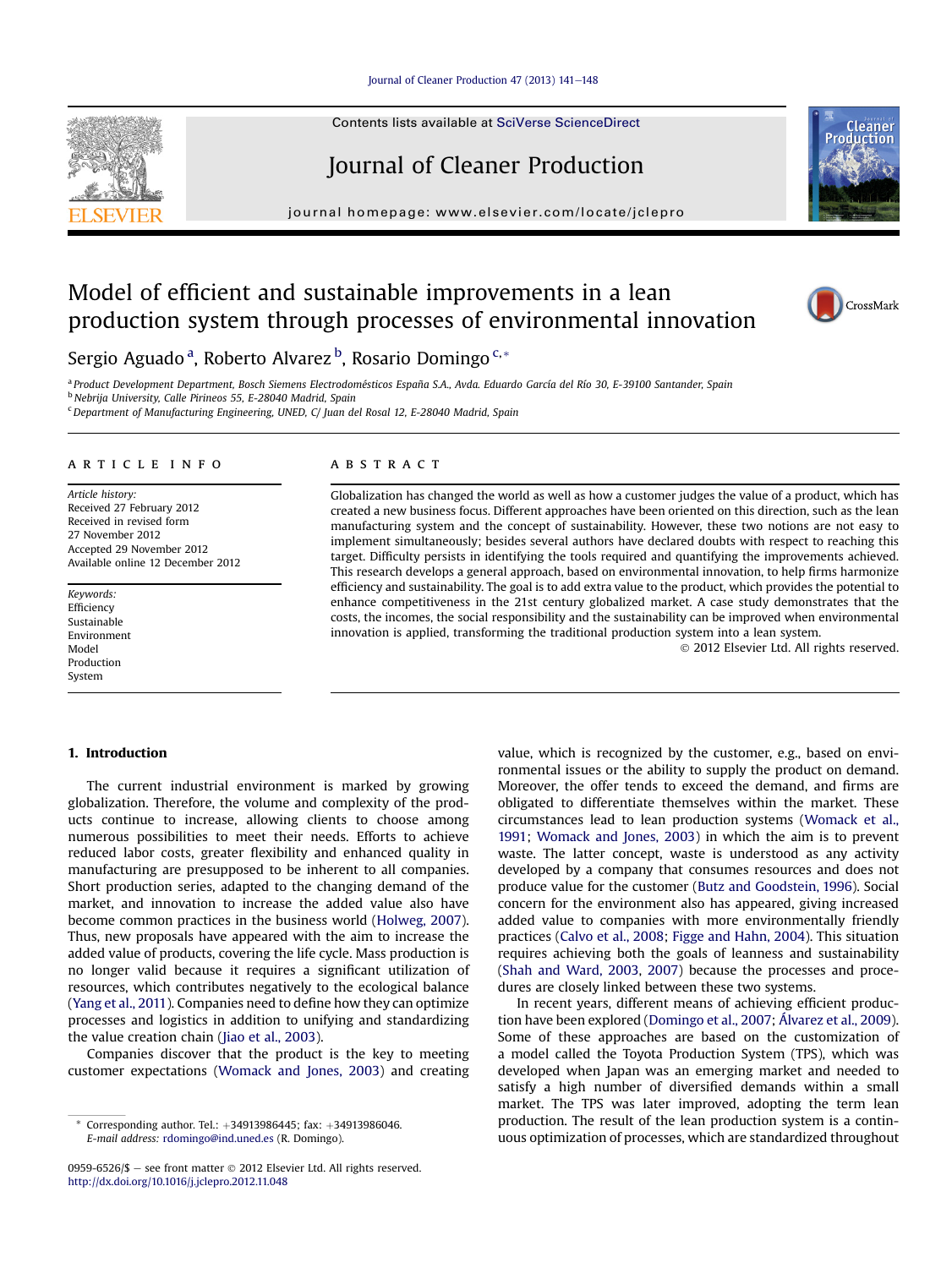all areas within the firm. Based on this approach, the customer requirements are satisfied in terms of cost, quality and delivery times, and therefore, the competitiveness of the company increases. In fact, Toyota has continuously improved its competitive position to become a benchmark for other manufacturers ([Domingo et al., 2007\)](#page--1-0) by adapting its system to the changing market.

Other initiatives have been described to achieve a sustainable development process [\(Veleva and Ellenbecker, 2001](#page--1-0); [Ahmed,](#page--1-0) [2011\)](#page--1-0), particularly one capable of meeting the current needs without compromising the ability of future generations ([Sundkvist](#page--1-0) [and Finnveden, 2007](#page--1-0)). The main difficulty in this process is associated with the quantification of added value [\(Jiao et al., 2003](#page--1-0)), which is obtained by the final product. Therefore, it is essential to identify the existing variables [\(Sleeswijk et al., 2008](#page--1-0)) in accordance with the methodology of the life cycle analysis, which includes both economic and social criteria [\(Benedetto and Klemes,](#page--1-0) [2009](#page--1-0)). In relation to these economic and social criteria, businesses must identify the environmental aspects, which are understood as the elements of the activities, products or services in an organization capable of interacting with the environment ([ISO 14001,](#page--1-0) [2004](#page--1-0)). These aspects are difficult to measure and belong to different areas that are not verifiable; hence, a translation into comparable factors, called the environmental impact, is essential. Some authors have analyzed this translation, as [Noteboom \(2007\)](#page--1-0), and a wide range of applications exists to quantify them. Several examples include Ecotax [\(Finnveden et al., 2006\)](#page--1-0), the EPS [\(Steen,](#page--1-0) [1999](#page--1-0)), the Ecovalue08 ([Ahlroth and Finnveden, 2011\)](#page--1-0) and the Eco-indicator  $99 - E199 - G0$ edkoop and Spriensma, 1999). The EI99 is the result of a prioritization process that considers the negative environmental impacts that most affect the region. The fossil Cumulative Energy Demand (CED) also could be used for environmental performance as an alternative to performing a full Life Cycle Assessment (LCA) [\(Huijbregts et al., 2006\)](#page--1-0); this approach is based on the relationship between the use of fossil fuels and several environmental impacts. This research primarily uses EI99 and CED to ratify the quality of the results, but any of the alternatives identified above could be used by businesses to help in their decision-making.

Intuitive applications have been developed to facilitate the use of Eco-indicators ([Shu et al., 1996\)](#page--1-0), but these applications are still generic and difficult to use in detailed processes. The following subjects are suggested based on the social burden to the environment, and they are supported by an Integrated Product Policy ([Sundkvist and Finnveden, 2007\)](#page--1-0). Policy is the function of the public authorities utilized to ensure sustainable development, using relevant, voluntary or mandatory legislation. The product should be considered because all products and services are covered and finally, the product policy is integrated because it includes the life cycle of the products. These activities demonstrate the interest of society, companies and public administration toward achieving sustainable development ([Porter and Linde, 1995a](#page--1-0), [1995b\)](#page--1-0). An economic interest ([Benedetto and Klemes, 2009](#page--1-0)), embodied in the policies that encourage companies to become involved, also exists. The common point is the relevance of the final product's value. [Butz](#page--1-0) [and Goodstein \(1996\)](#page--1-0) define the value concept for the customer, and according to these authors, it is the customer who decides when the product has value. The final product value is equal to the emotional union that is established between the consumer and the producer. As a result, the consumer is oriented to buy repeatedly, or even exclusively, from this provider and to recommend the provider. This relationship leads to the creation of a new model, developed in this research. It consists of identifying and quantifying the efficient and sustainable improvements through processes of environmental innovation by waste elimination.

#### 2. Objectives of the environmental innovation processes

As a consequence of the above, the objectives of this research are 1) to develop a model for efficient and sustainable improvement in a lean production system through processes of environmental innovation and to define the adequate tools for implementing this model. 2) The second objective is to explain the transformation process of a business, developing the business from a traditional production system by batches to the new model. Furthermore, this process will have the potential to be implemented by any type of company because it is an application that can be easily personalized. The case study demonstrates this fact. 3) The third goal is to demonstrate that the environmental innovation and transformation of a production system into a lean system can improve costs, income, social responsibility and sustainability. Until now, the viability of simultaneously using all of the different tools identified has not yet been proposed as a reliable way to manufacture; however, this is precisely what we propose in this work.

The challenge of this new model consists of combining the competitiveness of a business with the economic development of the region in addition to the environmental and social sustainability. To attain this, the existence of a demanding regulation from the environmental viewpoint can be the origin of innovation and competitive advantages for a company ([Porter and Linde, 1995a\)](#page--1-0). Each of these terms, sustainability and efficiency, evidently has a strengthening effect on the other.

This study develops a methodology that remarks on the common aspects of a sustainable and efficient approach and shows how a business can reach increased profits by employing this inter-relationship instead of an individual approach ([Shah](#page--1-0) [and Ward, 2003](#page--1-0), [2007](#page--1-0)). This fact is intriguing because other researchers have found difficulties in reaching this goal [\(Al-](#page--1-0)[Aomar, 2011](#page--1-0); [Herron and Braiden, 2006;](#page--1-0) [Wan and Chen,](#page--1-0) [2009\)](#page--1-0). To achieve this, the synergies between a sustainable production approach and an efficient approach are identified, and the result is the model proposed. The innovative approach of this research is based on the new definition of the criteria, developed to define the analysis of the value, particularly that truly is appreciated by the customer. Now, the final value of the product depends on four variables, including the environment, the society, the economic development (companies) and the Public Organism.

Based on these reasons, this study uses an easy application (EI99) to quantify the sustainable improvements of a lean production system. Ultimately, this study also explains how to use the information from the application to implement a standardized process, which will lead to a new model of efficient and sustainable improvements in a lean production system through processes of environmental innovation. Easy steps are defined, and they will help to accomplish the firm's vision. This vision shall be understood as the position identified by the business in terms of sustainability (environment), social responsibility (society), competitiveness (economic development) and regulations (Public Organism). These steps are achievable thanks to the use of friendly tools, which are able to identify and quantify the improvements in the environmental impact and productivity. Finally, the case study demonstrates that this approach can be easily adapted to most businesses oriented to the production.

Finally, according to [Porter and Linde \(1995b\),](#page--1-0) international firms are competitive when they have a high innovation capacity and demonstrate continuous improvement. The company, which applies the proposed model of this research, will be able to fulfill these requirements.